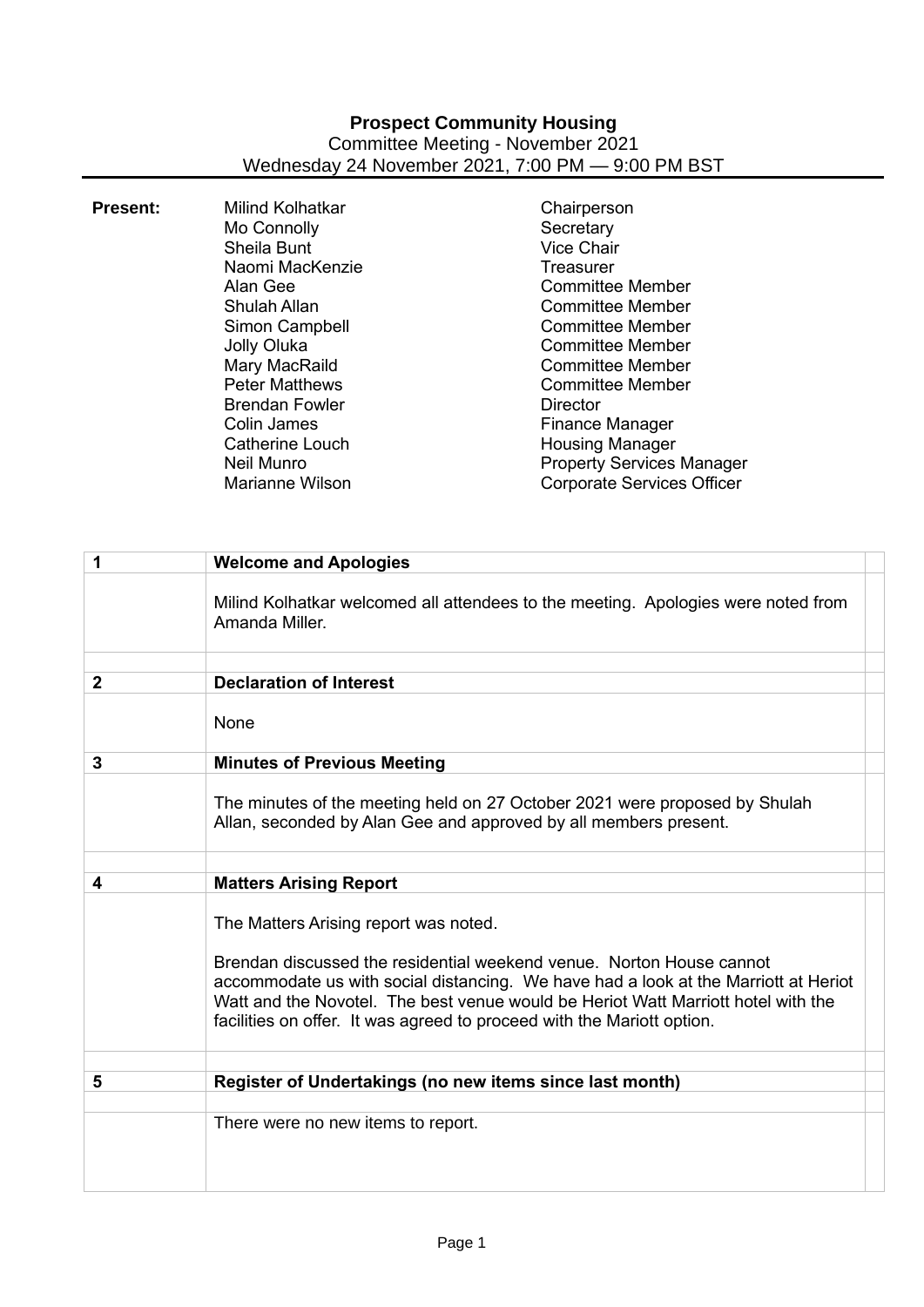$\overline{\phantom{a}}$ 

| $6\phantom{1}6$ | <b>Policy Review</b>                                                                                                                                                                                                                                                                                                                                                                                        |  |
|-----------------|-------------------------------------------------------------------------------------------------------------------------------------------------------------------------------------------------------------------------------------------------------------------------------------------------------------------------------------------------------------------------------------------------------------|--|
|                 | Colin presented the Non Rent Recovery Policy. No significant change, minor<br>change on page 2 of the policy. No questions raised from the Committee.                                                                                                                                                                                                                                                       |  |
|                 | Neil presented the Asset Management and Maintenance Policy and the Tenant<br>Alterations and Improvements policy. Changes are with the social housing charter<br>and the EQIA for both, no material changes.                                                                                                                                                                                                |  |
|                 | Committee noted the EQIA's are looking good and no questions.                                                                                                                                                                                                                                                                                                                                               |  |
|                 | Committee raised that complaints could have equality impact too, Catherine noted<br>that we could ask the tenant at the time of logging the complaint but otherwise we<br>would not store that information from a tenant.                                                                                                                                                                                   |  |
|                 | Wider approach would be to discuss at the Equalities Working Group now that we<br>have guidance from SFHA and the regulator.                                                                                                                                                                                                                                                                                |  |
|                 | The policies were proposed by Simon Campbell and seconded by Peter Matthews<br>and approved by all members present.                                                                                                                                                                                                                                                                                         |  |
|                 |                                                                                                                                                                                                                                                                                                                                                                                                             |  |
| $\overline{7}$  | <b>Management Team Report</b>                                                                                                                                                                                                                                                                                                                                                                               |  |
|                 | Brendan discussed the Electrical Vehicle scheme available and asked committee if<br>they would be keen to explore further. If so, we can approach staff to see if they<br>would be interested in the scheme and we can then bring back to Committee in<br>January/February time.                                                                                                                            |  |
|                 | Committee asked what the cost would be to Prospect, Brendan confirmed there is no<br>cost to Prospect if it all runs smoothly, the only risk is if a staff member leaves within<br>6 months or if the car is in a bad condition at the end of the lease and the employee<br>has left.                                                                                                                       |  |
|                 | Committee also raised the wider picture of what are we doing to reduce road traffic in<br>general, electrical vehicle is a good route however there is a bigger picture. Brendan<br>confirmed that we have engaged with council on cycle routes within Wester Hailes<br>and outwith, and that we already offer a cycle to work scheme to staff.                                                             |  |
|                 | It was agreed that we would ask staff who would be interested in the scheme and<br>report back to Committee with a full paper in either January or February.                                                                                                                                                                                                                                                |  |
|                 | Sharon-Lee Bow, a former student who was on placement at Prospect, has indicated<br>that she would like to be co-opted onto the Committee. Several Committee<br>members have met Sharon-Lee, and she has local connections and we have got to<br>know her well throughout her placement. Co-opting Sharon-Lee Bow was proposed<br>by Simon Campbell, seconded by Mo Connolly and approved by those present. |  |
|                 | The Corporate Objectives for 22/23 were proposed by Naomi MacKenzie, seconded<br>by Shulah Allan and approved by all members.                                                                                                                                                                                                                                                                               |  |
|                 | A question on Neil's section of the report was asked about installing gas heating in<br>electric properties. It was agreed that although this was not ideal with the current                                                                                                                                                                                                                                |  |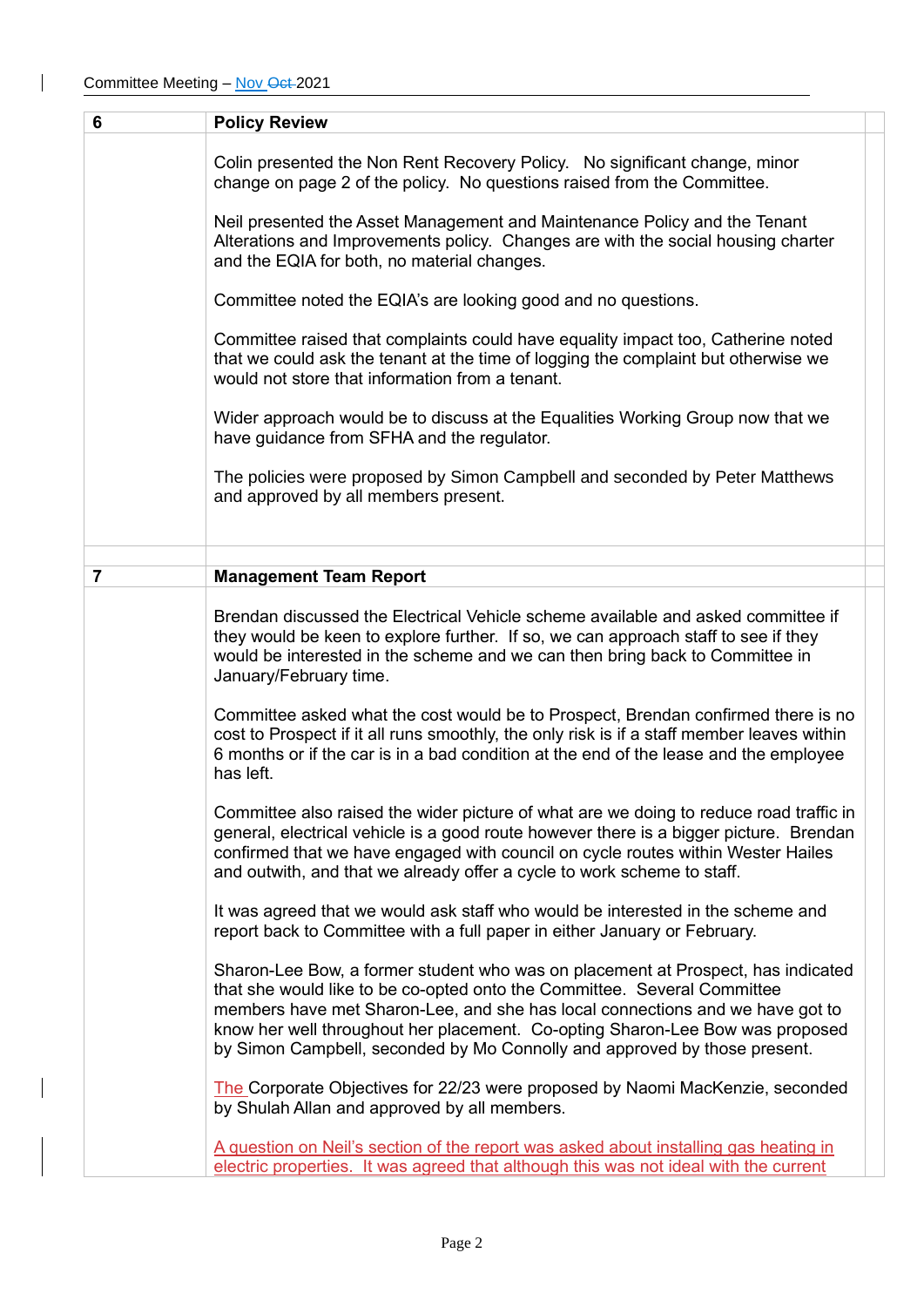|   | repairs, and we remain high above the national average for right first time repairs and<br>we have had no forced entries this quarter.<br>Catherine noted that there are low numbers of people moving out and the arrears<br>graph on 6.4, the trend is downwards shows a downward trend. Prospect is 6% and<br>national average is 6.22% so we do still remainare now under the national average.                                                                                                                                                                                                                                                                                                                                                                                                                                                                                                                                                                                                      |  |
|---|---------------------------------------------------------------------------------------------------------------------------------------------------------------------------------------------------------------------------------------------------------------------------------------------------------------------------------------------------------------------------------------------------------------------------------------------------------------------------------------------------------------------------------------------------------------------------------------------------------------------------------------------------------------------------------------------------------------------------------------------------------------------------------------------------------------------------------------------------------------------------------------------------------------------------------------------------------------------------------------------------------|--|
|   | Managers gave an overview of the report.<br>Points to note were that Neil's graphs continued to show favourable response times to                                                                                                                                                                                                                                                                                                                                                                                                                                                                                                                                                                                                                                                                                                                                                                                                                                                                       |  |
|   |                                                                                                                                                                                                                                                                                                                                                                                                                                                                                                                                                                                                                                                                                                                                                                                                                                                                                                                                                                                                         |  |
| 9 | thought. Committee asked about bank scams and also how hybrid working could<br>have an impact on security, perhaps the control actions need looked at. Action point<br>for Brendan is to add control actions in-relating to Hybrid Working.<br>Brendan summarised that when staff are working from home and accessing our<br>systems, we have an authentication system so only devices registered can be used.<br>All prospect staff now have work mobiles which allow them to access the wifithe<br>internet via a mobile hot-spot.<br>No change to the scores for Unable to provide services due to disaster.<br>Neil discussed the Safety of Staff due to failure to carry out Risk Assessments and<br>no changes to the scoring. The scores and control actions in the other two risks<br>considered this month were accepted.<br>This was proposed by Peter Matthews, seconded by Sheila Bunt and approved by all<br>members present.<br>Quarterly Key Performance Indicators to 30 September 2021 |  |
|   | Brendan discussed the Risk of IT Systems being down for prolonged period of time,<br>suggesting an increase in the risk score. Brendan has recently attended a 4 session<br>course about Cyber security and believes the risk is higher than we have previously                                                                                                                                                                                                                                                                                                                                                                                                                                                                                                                                                                                                                                                                                                                                         |  |
| 8 | <b>Risk Management Quarterly Review</b>                                                                                                                                                                                                                                                                                                                                                                                                                                                                                                                                                                                                                                                                                                                                                                                                                                                                                                                                                                 |  |
|   | 22/23.                                                                                                                                                                                                                                                                                                                                                                                                                                                                                                                                                                                                                                                                                                                                                                                                                                                                                                                                                                                                  |  |
|   | Committee questioned if we have a note of household size, age, ethnicity, disability.<br>Catherine replied that we could look into doing it for property size over £1k arrears.<br>Committee discussed further the implications of what an arrears situation actually<br>means within a community, there could be an important piece of work to look at<br>equalities. Catherine will try to pull together something that is not too intrusive but to<br>see if we can look at a trend of arrears of £1k. especially for arrears over £1k.<br>Colin noted that the Management team have now met to discuss the Budget of                                                                                                                                                                                                                                                                                                                                                                                |  |
|   | Catherine confirmed that Management Team are working on a tenant arrears report<br>which we will bring to committee after the next quarter end.                                                                                                                                                                                                                                                                                                                                                                                                                                                                                                                                                                                                                                                                                                                                                                                                                                                         |  |
|   | move towards decarbonisation, it was still the best option for tenants currently and<br>could lead to adapting this to alternative heating in the future. There was nNothing to<br>note further from Neil's section.                                                                                                                                                                                                                                                                                                                                                                                                                                                                                                                                                                                                                                                                                                                                                                                    |  |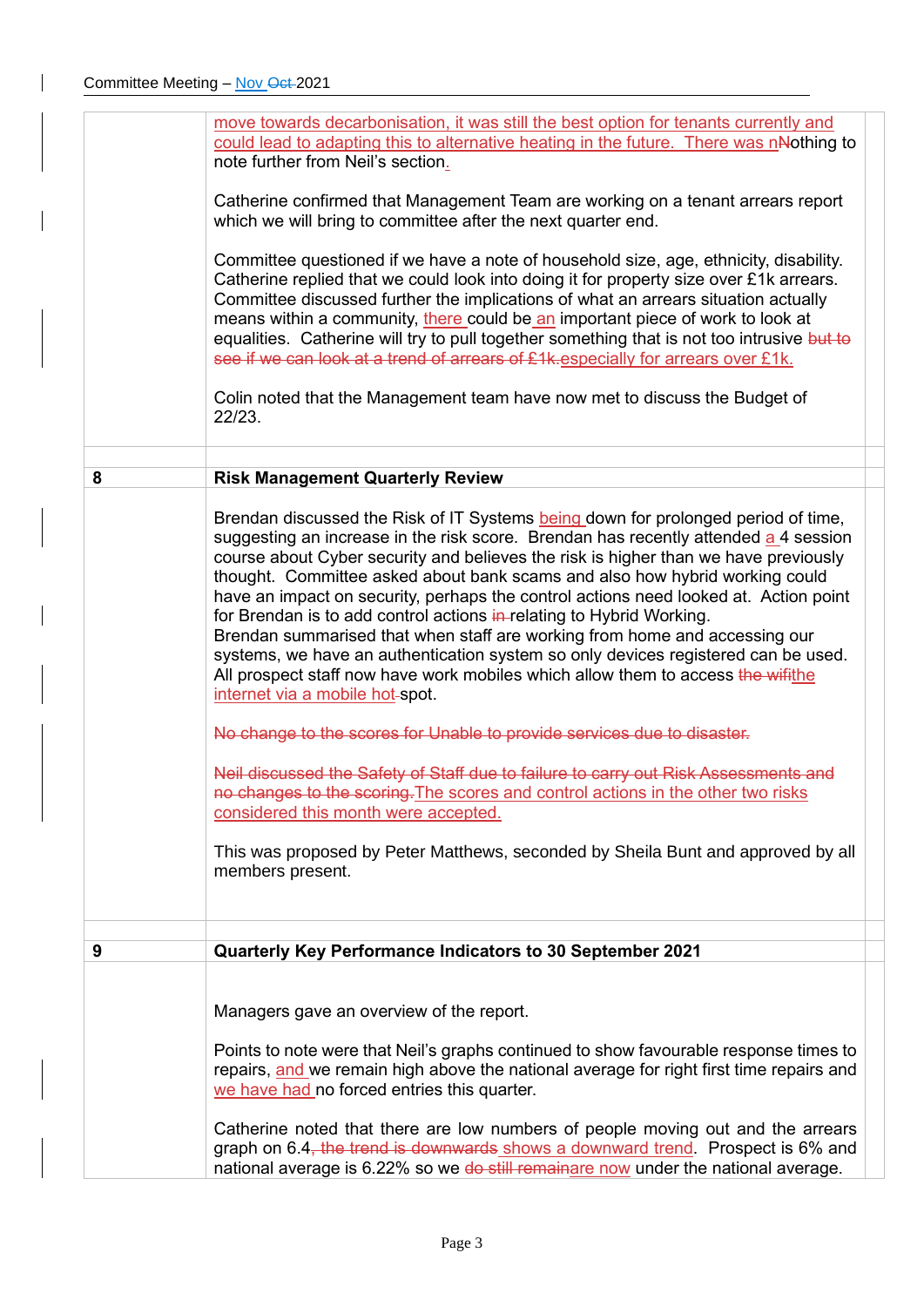$\mathbf{I}$ 

|    | Brendan spoke on Staff absence that although the absence has gotmentioned that<br>although staff absence is higher this year, it is due to some staff being off on long term<br>sick. If we have one long term absence it affects the figures, under Our absence level<br>excluding the staff off long term is 1.5% if remove long term absences.<br>Colin gave overview of graphs in Finance sections.<br>The report was duly noted by everyone.                                                                                                                                                                                                                                                                                                                                                                                                                                                                                                                                                        |
|----|----------------------------------------------------------------------------------------------------------------------------------------------------------------------------------------------------------------------------------------------------------------------------------------------------------------------------------------------------------------------------------------------------------------------------------------------------------------------------------------------------------------------------------------------------------------------------------------------------------------------------------------------------------------------------------------------------------------------------------------------------------------------------------------------------------------------------------------------------------------------------------------------------------------------------------------------------------------------------------------------------------|
| 10 | Quarterly Health & Safety Report to 30 September 2021                                                                                                                                                                                                                                                                                                                                                                                                                                                                                                                                                                                                                                                                                                                                                                                                                                                                                                                                                    |
|    | Neil gave overview and confirmed that H&S training is complete with the estates<br>team and we continue to work way through recommendations given from the recent<br>audit.<br>The report was duly noted by everyone.                                                                                                                                                                                                                                                                                                                                                                                                                                                                                                                                                                                                                                                                                                                                                                                    |
| 11 | <b>Developments</b>                                                                                                                                                                                                                                                                                                                                                                                                                                                                                                                                                                                                                                                                                                                                                                                                                                                                                                                                                                                      |
|    | Neil and Brendan gave an update on Kingsknowe development.<br>The Development working group have recently met and Neil confirmed we have<br>received a new proposal from Smarts, to take 17 one bed developments, which is<br>about 25% of the development.<br>We are meeting with Smarts tomorrow 25 <sup>th</sup> November and dtheand the ideal<br>situation would be to take an increased number of properties but over whole stairs<br>rather than pepper potted. There is quite a gap in the price from Smarts and the<br>grant available.<br>Brendan added that we are in a strong position, as they want to do as many units as<br>possible with us. The gap is too large to bridge for the full 69 properties.<br>A member of the Development working group asked if we could share the figures<br>from that meeting. Brendan advised that when we met with Smarts 3 years ago it<br>was £150k per unit, it went up to £175k, then to £198k, then £220k and recently<br>down to £210k per unit. |
|    | Committee asked if we would do mid-market rents, Brendan replied we wouldn't<br>ideally look into-do this for a small number of units as would be a large cost and<br>workload around a small number of properties.due to the amount of work involved int<br>setting up our subsidiary. However, we We haven't ruled it out. but preference is<br>not to.<br>The Woods Centre has gone quite quiet, but we are still looking to progress this site.<br>With the Clovenstone project, the Committee had previously agreed to spend £10k<br>on this and now it has now doubled. The architect is charging as two separate<br>planning projects so cost is £20k+VAT now.<br>The increase in cost on for Clovenstone was proposed by Simon Campbell,<br>seconded by Peter Matthews and approved by all members present.                                                                                                                                                                                      |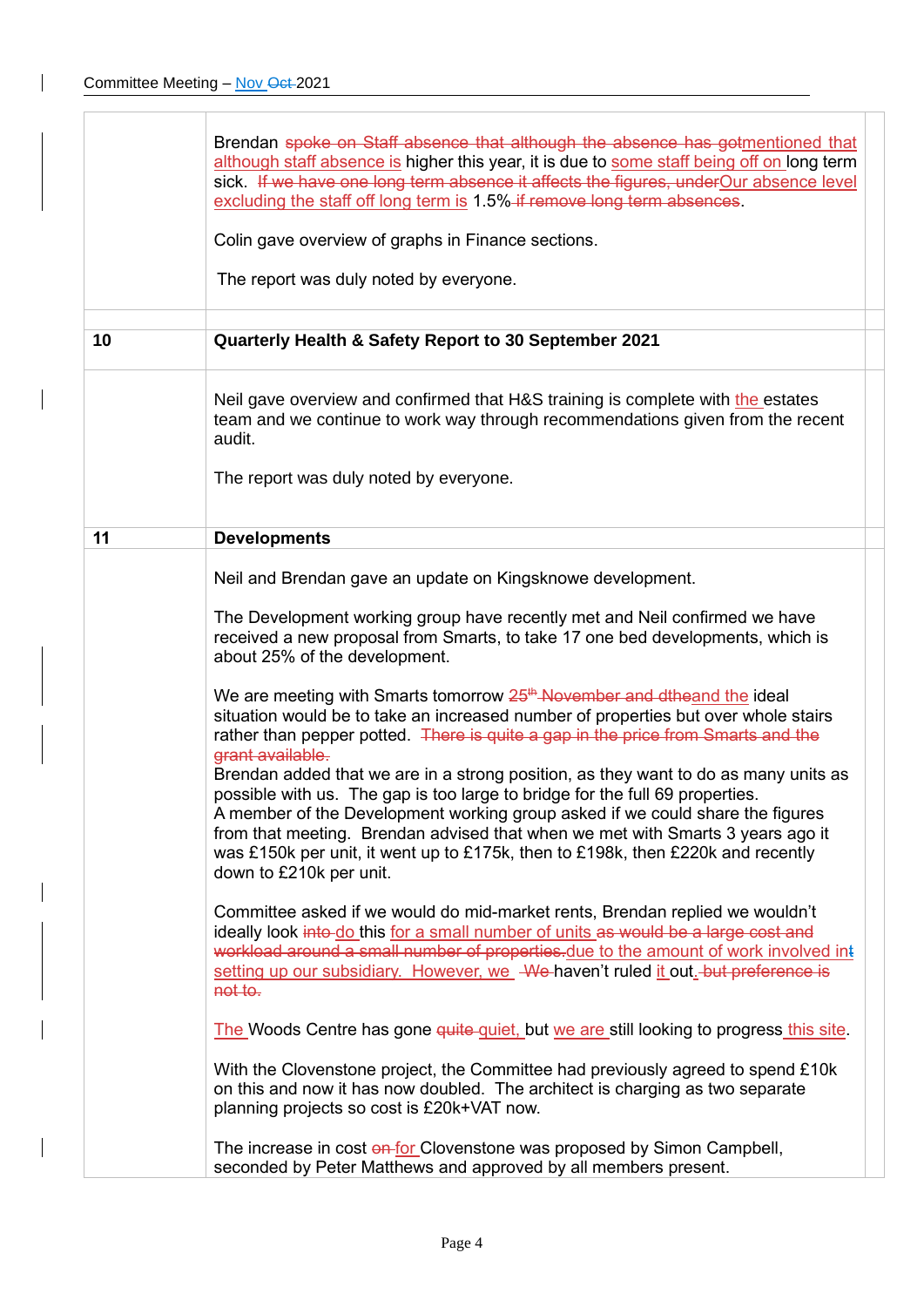$\overline{\phantom{a}}$ 

| 12 | <b>Approval of Libor Transition Agreement</b>                                                                                                                                                                                                                                                                                                                                                                                                                                           |
|----|-----------------------------------------------------------------------------------------------------------------------------------------------------------------------------------------------------------------------------------------------------------------------------------------------------------------------------------------------------------------------------------------------------------------------------------------------------------------------------------------|
|    | Colin presented the agreement from Bank of Scotland.                                                                                                                                                                                                                                                                                                                                                                                                                                    |
|    | This was proposed by Naomi MacKenzie, seconded by Mo Connolly and approved<br>by all members present.                                                                                                                                                                                                                                                                                                                                                                                   |
| 13 | <b>Information Only Items</b>                                                                                                                                                                                                                                                                                                                                                                                                                                                           |
|    | No discussion required on these topics.                                                                                                                                                                                                                                                                                                                                                                                                                                                 |
| 14 | <b>AOCB</b>                                                                                                                                                                                                                                                                                                                                                                                                                                                                             |
|    | The treasurer wanted to raise that she usually has a pre-meeting with Colin and this<br>is really helpful in getting her questions answered. However, as she gets responses<br>pre-meeting these questions and answerse are not raised or discussed in the main<br>Committee meeting. She asked how this could be improved. the fact that she has<br>questions with Colin around our accounts but they are not minuted anywhere. What<br>would the committee suggest to get round this? |
|    | Brendan suggested if you are having a discussion with Colin pre meeting, as part of<br>Colin's report, he could add "In my discussion with the treasurer, this was discussed"                                                                                                                                                                                                                                                                                                           |
|    | Also, the discussion with Colin is only with treasurer, should it be with the full<br>committee?                                                                                                                                                                                                                                                                                                                                                                                        |
|    | Committee agreed that this could be improved, and it was agreed that prior to the<br>main accounts papers Naomi would be invited to speak to any questions that she<br>has had and that this may encourage further questions from other Committee<br>members. ere is a bit of a gap here, could it be that the Treasurer says "I met with<br>Colin and these are the questions I asked" and then Colin can reply with what his<br>response was to the questions raised.                 |
|    | Colin and t <sub>T</sub> he Treasurer to discuss further and give direct feedback to the<br>conversations and for them to be minuted.                                                                                                                                                                                                                                                                                                                                                   |
|    | Milind Kolhatkar thanked all for attending the meeting.                                                                                                                                                                                                                                                                                                                                                                                                                                 |
| 15 | Date of Next Meeting: 26 January 2022 at 19:00                                                                                                                                                                                                                                                                                                                                                                                                                                          |
|    |                                                                                                                                                                                                                                                                                                                                                                                                                                                                                         |
|    |                                                                                                                                                                                                                                                                                                                                                                                                                                                                                         |

## **Signed:**

**Date:**